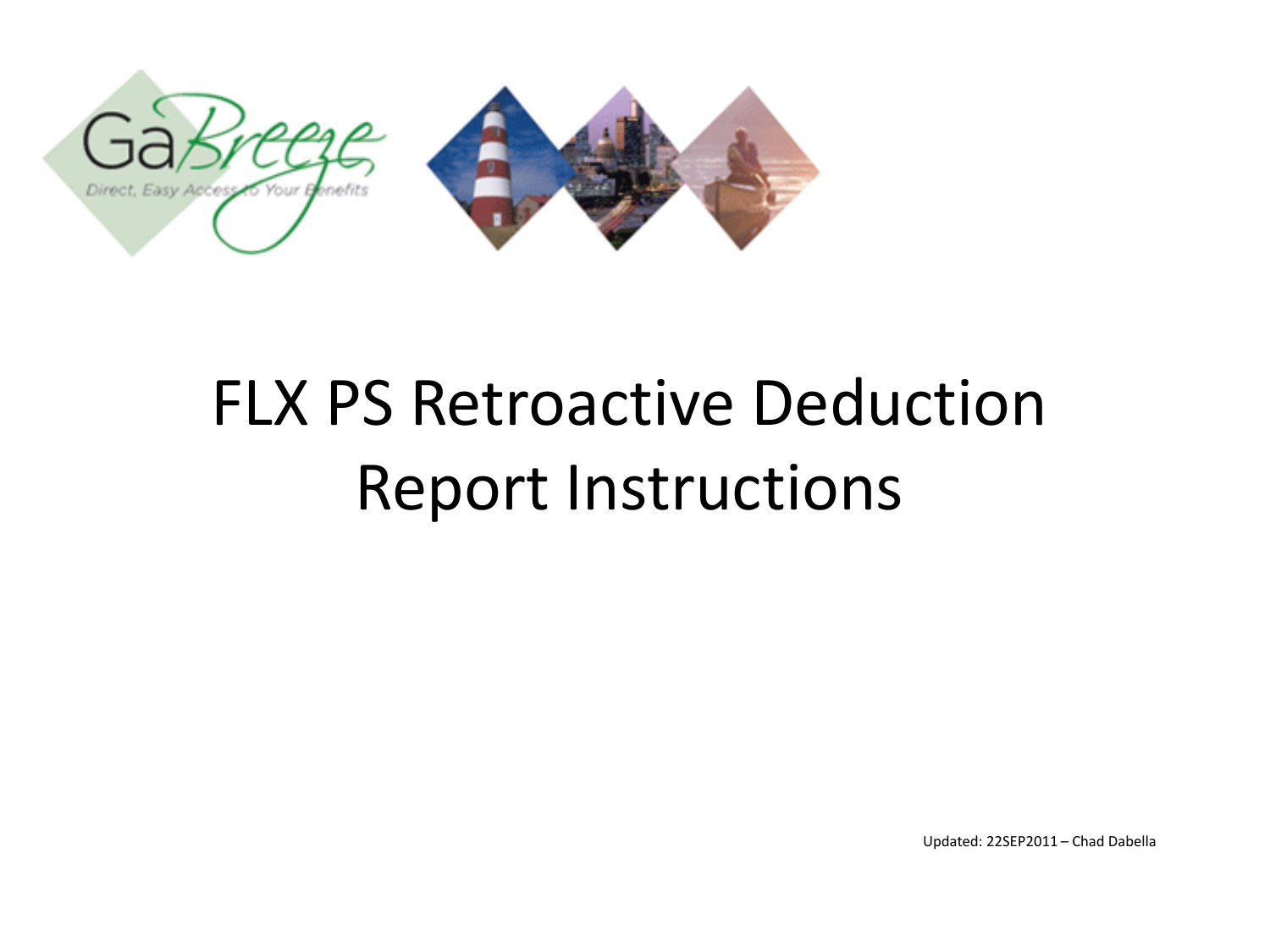# Purpose of Report

- To assist automated agencies in reconciling flexible benefits to payroll deductions.
- When automated flex deductions are sent to be uploaded, a manual entry process is needed to properly reflect flex deductions that begin or end in a prior month.
	- Ex. Life deduction sent on file 08-01-2011 with a start date of 07-01-2011. Since the 07-31-2011 payroll has already been processed a retro deduction would have to be manually done for the 07-31-2011 pay period.
- The report identifies employees who have a start and/or stop date in a different month from the initial month the flex benefit deduction is sent.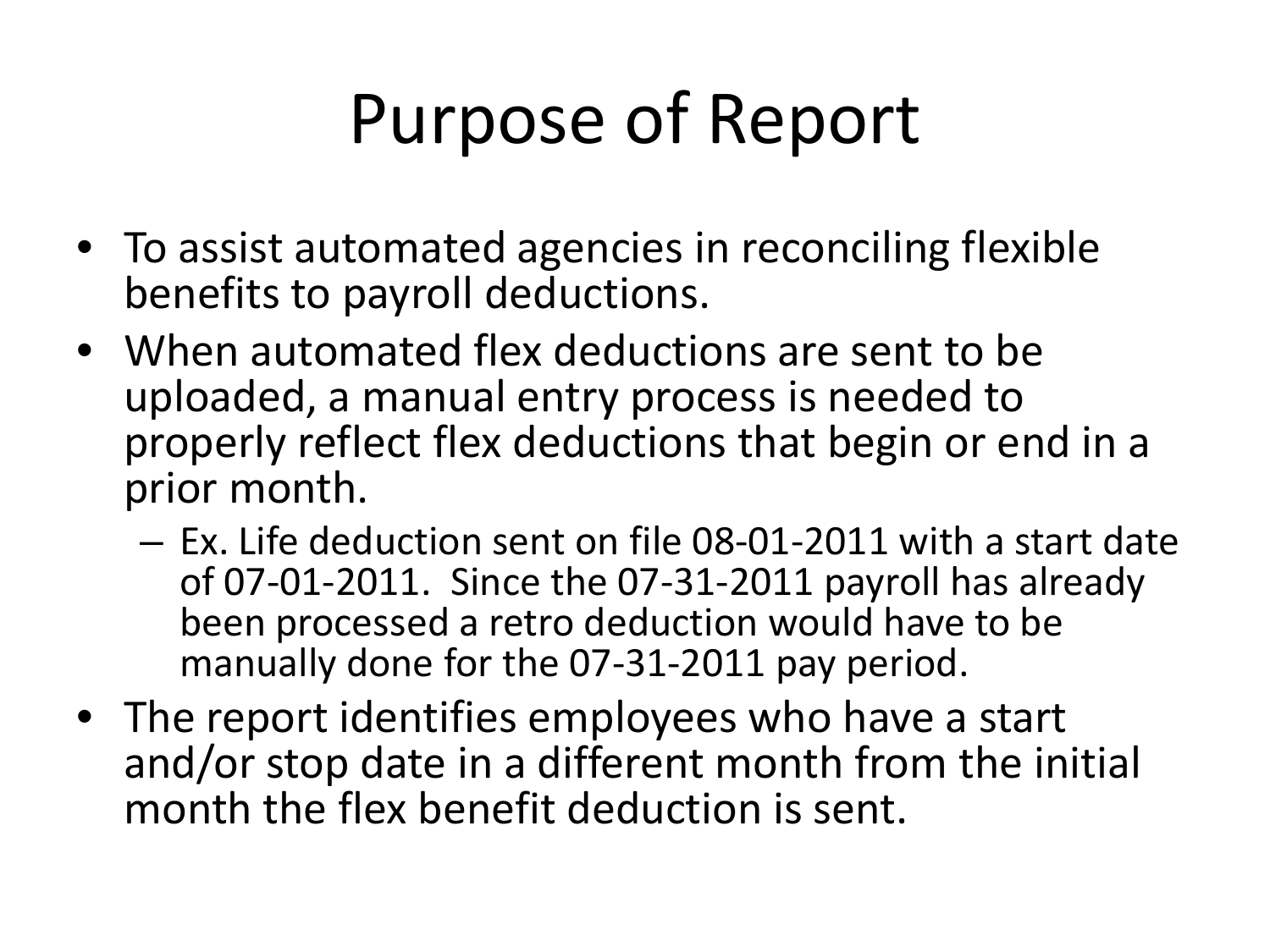# Purpose of Report Continued

- Deductions could also be missed when uploads are sent after the confirmation has occurred.
	- Ex. Flex deductions sent on 09-27-2011 and the confirmation was on 09-26-2011. Since the confirmation occurred during an off-cycle payroll check process, the update will NOT be done automatically. A manual entry would have to occur for the retro deduction to be posted for the 09-30-2011 pay period.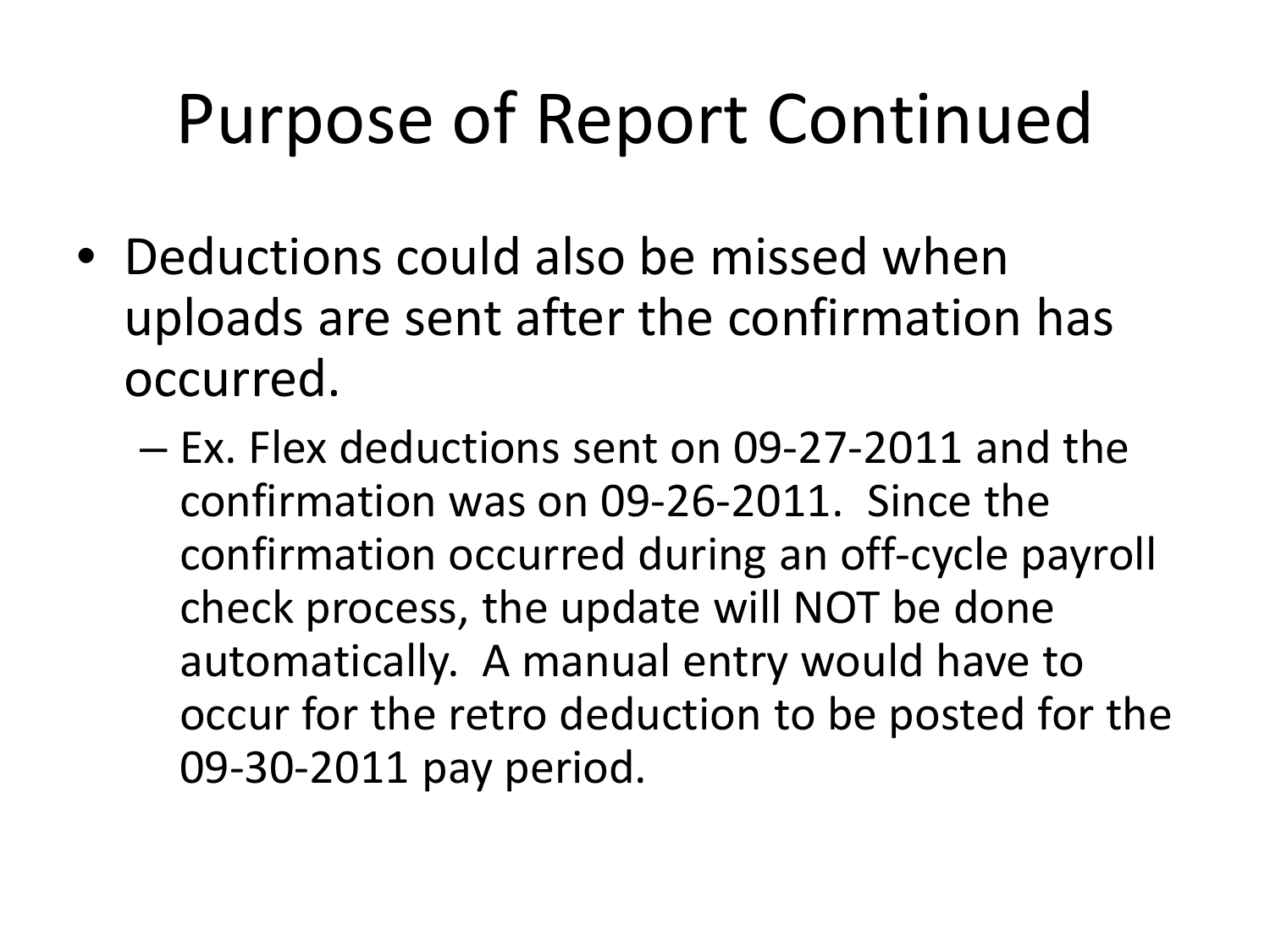#### When is the manual entry process to be done?

- A manual entry process for a missed deduction or a refund should be done on the next payroll cycle.
	- Employee should be notified as soon as possible to avoid confusion.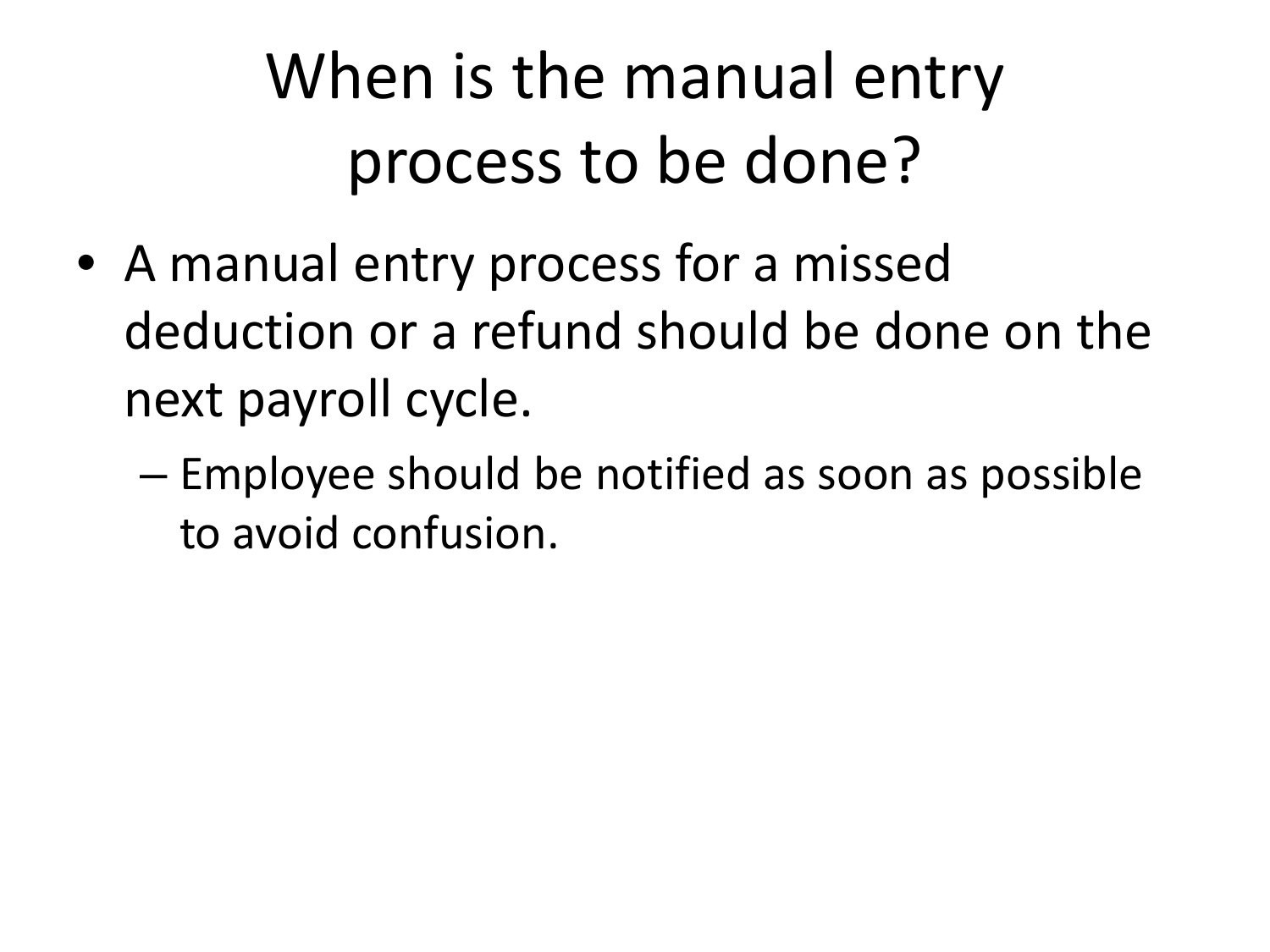# Reconciling Notes:

- Reconciling items for flex deductions and/or refunds will occur due to the aforementioned process above.
- If a deduction and/or refund is missed, then the reconciliation report will capture this timing difference. Once the manual entry process occurs, the reconciling item will be corrected for the timing difference.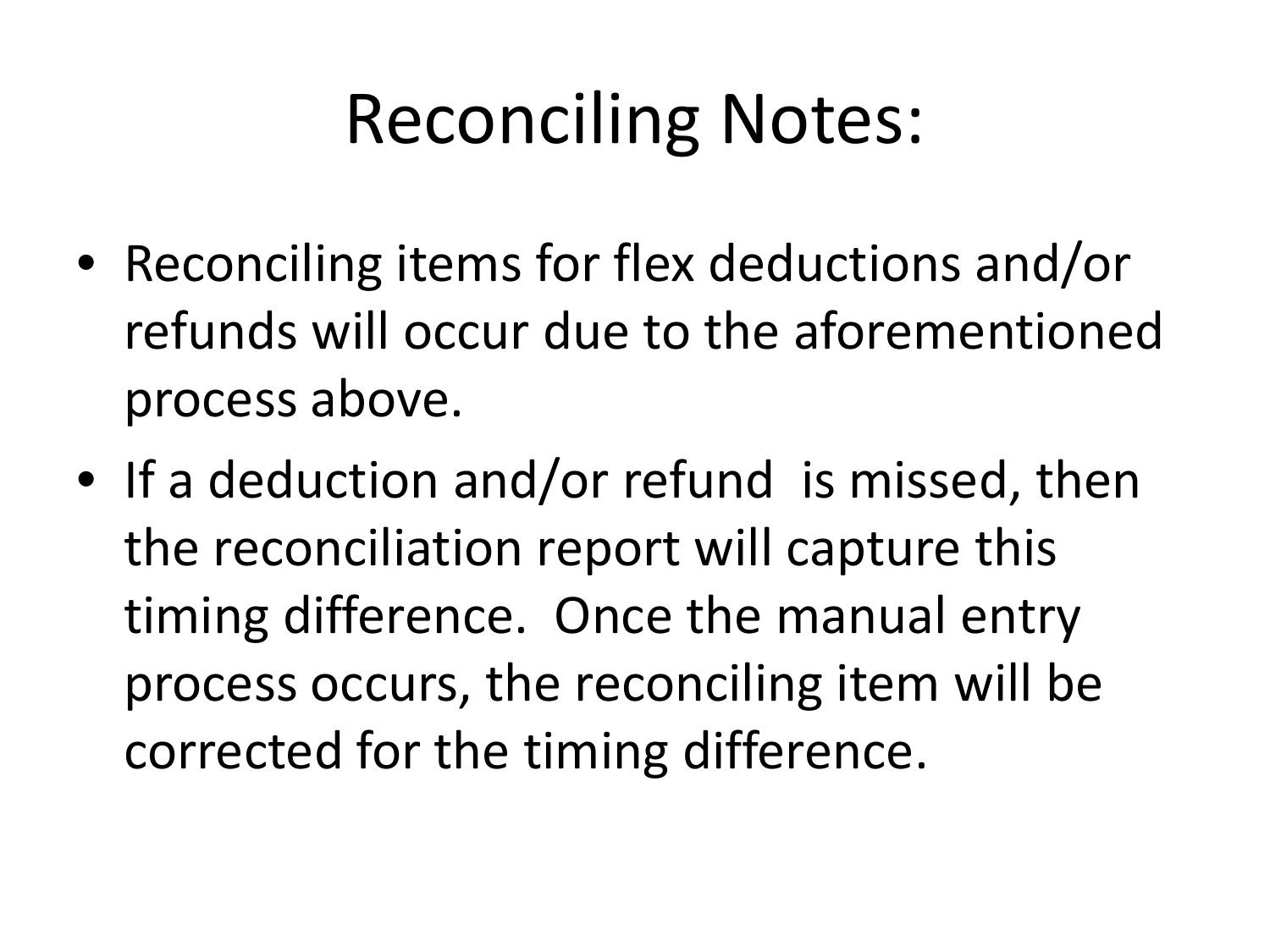### Reconciling Notes Continued:

• Ex. A life deduction is sent on 09-27-11 and no payroll deduction has occurred. When the October reconciliation report runs, coverage will be shown but no payroll deduction (October report is coverage for October represented by September payroll deductions). Manual entry is required in October for the life flex deduction for the 09-30-2011 paycheck. The November reconciliation report will show coverage for one month and payroll deductions for two months. The total transactions for the October and November reports will net to -0- once the manual entry has been completed timely.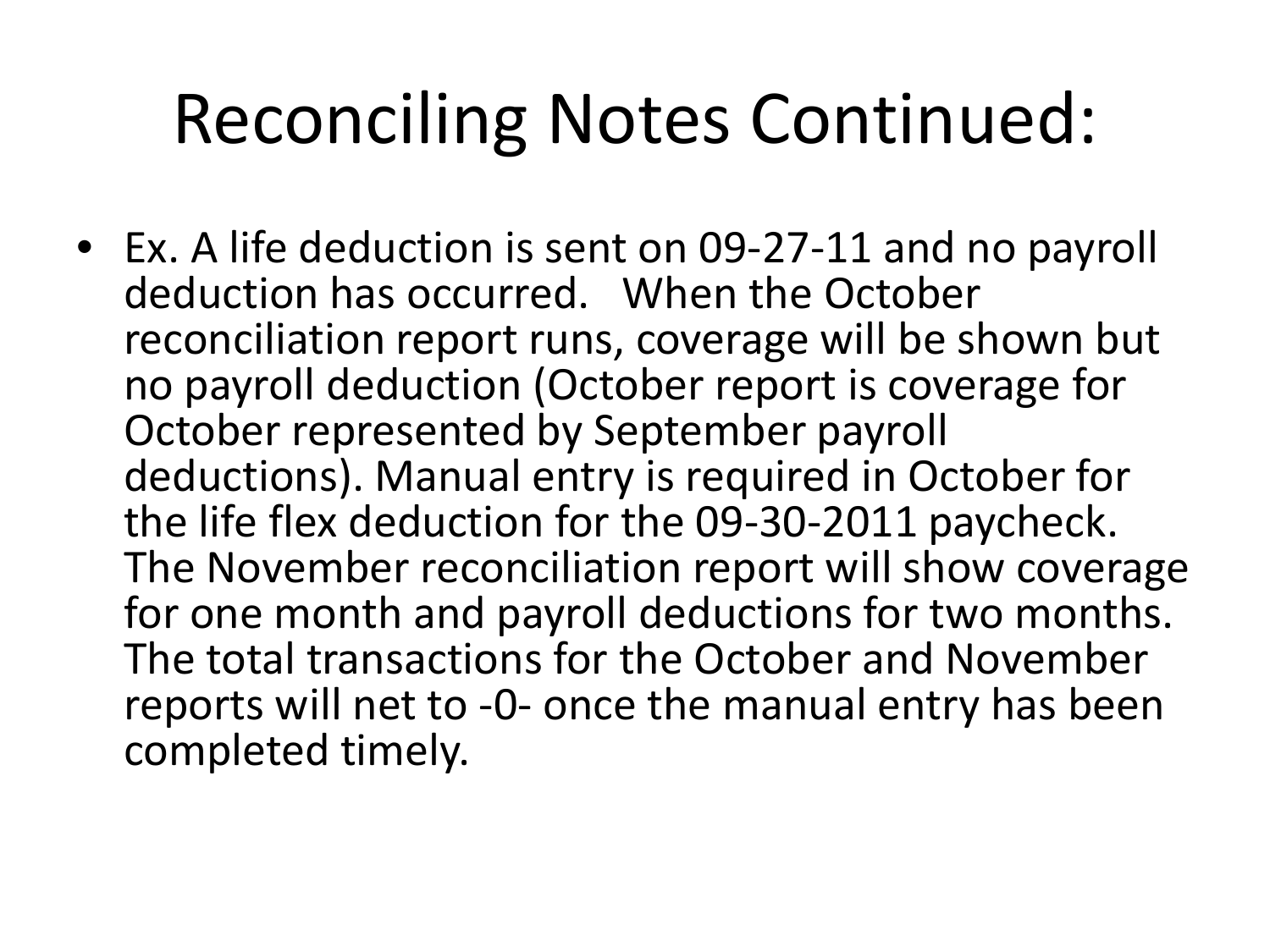# Additional Tools

- Two reports that can assist agencies in reconciling their flex benefits are available thru document direct.
- BNXXX05A7 (Daily Update Report)
	- Daily update report will show what has been started/stopped for employees.
- BNXXX05B7 (Daily Exception Report)
	- Identifies errors that occurred during automatic upload.